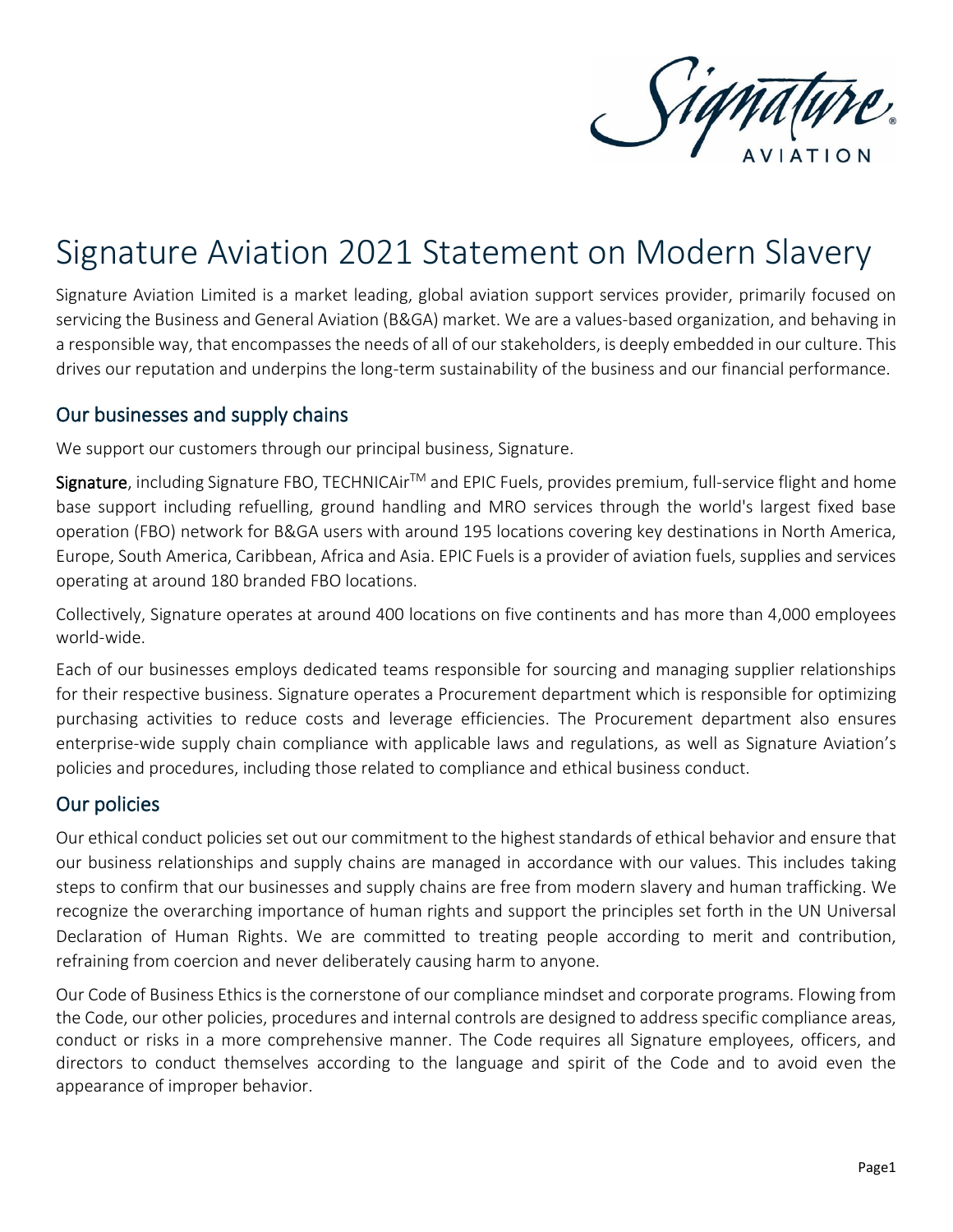The Code and our other policies are reviewed regularly, as are our compliance programs, and we undertake external benchmarking and evaluation against best practice models. Internal compliance with our policies is monitored and reported through our Internal Audit process.

Our Third Party Vetting Policy sets out guidelines and procedures for assessing Signature Aviation's business partners through risk-based due diligence processes. Depending on the relative risk associated with a third party (determined using criteria such as country, nature of proposed relationship, etc.), we undertake standard or enhanced due diligence on all third parties including suppliers, contractors and service providers. Our compliance program, including our Third Party Vetting Policy and procedures, are subject to continuous improvement.

We believe our compliance program and due diligence processes are working as designed and are effective.

In addition, our Code of Ethical Conduct for Suppliers, Contractors and Consultants clearly sets out our expectation that our business partners comply with all applicable laws; conduct business in a fair and ethical manner; respect human rights; conserve the environment; and provide high quality, safe products and services. The Code is explicit on the issue of modern slavery and other unethical practices. It requires partners to:

to never use, engage in or support practices that condone the use of forced, prison or indentured labor, or workers subject to any form of compulsion, coercion, deception or other abuse of power, which includes human trafficking, slavery and child labor; comply with all applicable laws and regulations relating to the prevention of slavery, human trafficking, child labor, forced labor and the ethical treatment of people.

## Whistleblowing/disclosure of unethical conduct

We are committed to fostering a transparent, open working environment where concerns can be readily raised and grievances can be properly addressed in a timely manner. Our Disclosure of Unethical Conduct Policy describes our open reporting culture and processes. Under the Policy, anyone working in or for a Signature company who suspects that any unlawful or unethical business practice is being carried out (or is likely to be carried out) by any Signature officer, director or employee or by any supplier, agent, distributor or other person providing services to or acting on behalf of Signature, is required to report the matter immediately. Retaliation for reporting concerns is strictly prohibited as a matter of company policy.

## Our efforts to identify modern slavery risk in our businesses and supply chains

#### Verification

As described above, Signature conducts due diligence on each of its suppliers, contractors and service providers pursuant to our Third Party Vetting Policy and other standard vendor management review procedures. These collectively result in a detailed understanding of our business partners, their practices and the products or services they provide to our businesses.

## The effectiveness of our efforts

#### Accountability

To date, we believe that Signature has been highly effective in monitoring the risk of modern slavery and human trafficking, and in ensuring that both are avoided in our business operations and in those of our partners and suppliers.

Given that Signature generally maintains long-term, stable relationships with its key suppliers, contractors and consultants, we believe that they are aware of our expectations regarding ethical business practices.